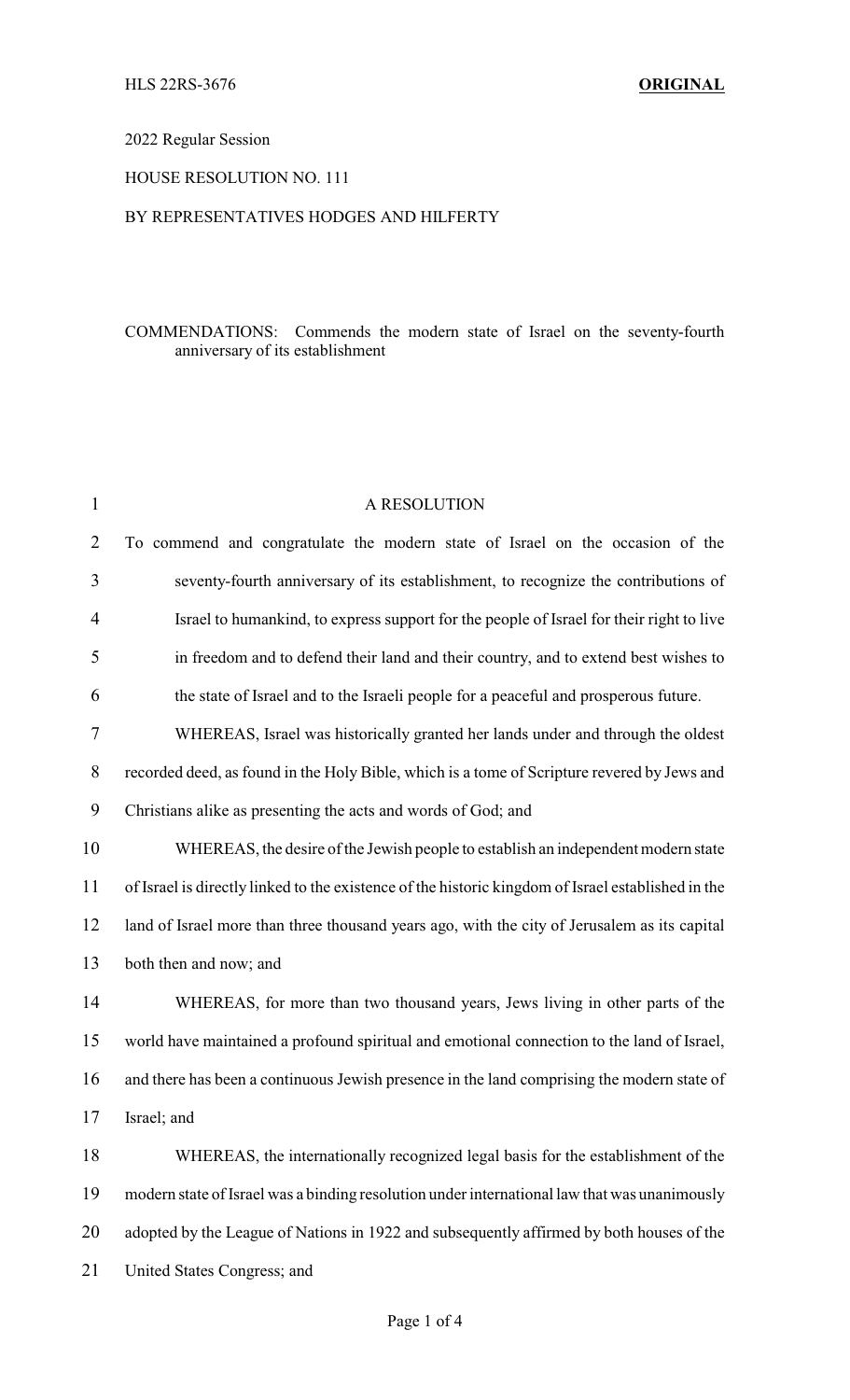#### **HLS 22RS-3676**

| $\mathbf{1}$             | WHEREAS, this binding resolution affirmed the establishment of a national home               |
|--------------------------|----------------------------------------------------------------------------------------------|
| $\overline{2}$           | for the Jewish people in the historical region of the land of Israel, including the areas of |
| 3                        | Judea, Samaria, and eastern Jerusalem; and                                                   |
| $\overline{\mathcal{A}}$ | WHEREAS, on May 14, 1948, the people of Israel proclaimed the establishment of               |
| 5                        | the sovereign and independent state of Israel with the goal of reestablishing its God-given  |
| 6                        | and legally recognized land as a homeland for the Jewish people; and                         |
| 7                        | WHEREAS, the establishment of the modern state of Israel as a homeland for the               |
| $8\,$                    | Jewish people followed the destruction of much of European Jewry during the Holocaust;       |
| 9                        | and                                                                                          |
| 10                       | WHEREAS, the United States government established full diplomatic relations after            |
| 11                       | Israel's first election in 1949; and                                                         |
| 12                       | WHEREAS, since its establishment seventy-four years ago, the modern state of                 |
| 13                       | Israel has forged a new and dynamic society and created a thriving economic, political,      |
| 14                       | cultural, and intellectual life; and                                                         |
| 15                       | WHEREAS, the people of Israel, in the spirit of Israel's Declaration of Independence,        |
| 16                       | have established a vibrant, pluralistic, and democratic political system; and                |
| 17                       | WHEREAS, Israel has developed an advanced, entrepreneurial economy, is among                 |
| 18                       | the world's leaders of the high-tech industry, and is at the forefront of research and       |
| 19                       | development in the fields of renewable energy sources and medicine; and                      |
| 20                       | WHEREAS, Israel regularly sends humanitarian aid, search and rescue teams, mobile            |
| 21                       | hospitals, and other emergency supplies to help victims of disasters around the world; and   |
| 22                       | WHEREAS, Israel has taken in millions of Jews from countries throughout the world            |
| 23                       | and sought to fully integrate them into Israeli society; and                                 |
| 24                       | WHEREAS, Israel has long established peaceful bilateral relations with Egypt and             |
| 25                       | Jordan, has more recently established peace with Bahrain, Morocco, the United Arab           |
| 26                       | Emirates, and Sudan, is working toward achieving a secure peaceful relationship with the     |
| 27                       | Palestinian people, and is looking forward to normalizing relations with all other Arab      |
| 28                       | neighbors in pursuit of enduring regional stability and prosperity; and                      |
|                          |                                                                                              |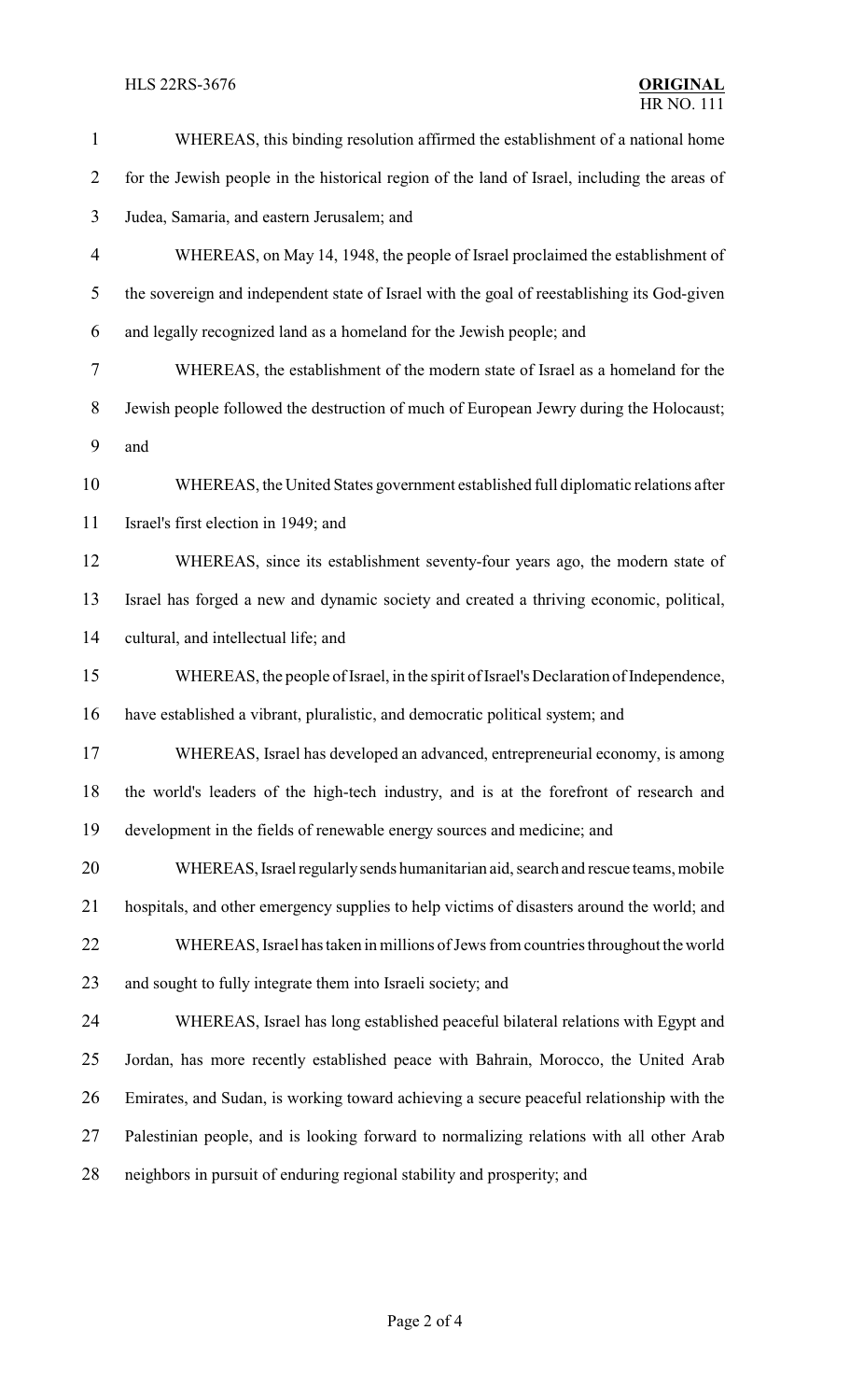# HLS 22RS-3676 **ORIGINAL**

| $\mathbf{1}$             | WHEREAS, for more than seven decades, the United States, the state of Louisiana,               |
|--------------------------|------------------------------------------------------------------------------------------------|
| $\overline{2}$           | and Israel have maintained a special relationship based on mutually shared democratic and      |
| 3                        | moral values, common strategic interests, and bonds of friendship and mutual respect; and      |
| $\overline{\mathcal{A}}$ | WHEREAS, the United States and the state of Louisiana continue to regard Israel as             |
| 5                        | a trusted ally and vital strategic partner in the Middle East; and                             |
| 6                        | WHEREAS, the American people and the people of Louisiana feel a strong affinity                |
| $\overline{7}$           | for the Israeli people based on common values and shared cultural heritage; and                |
| $8\,$                    | WHEREAS, recently the Jewish communities from across the state of Louisiana have               |
| 9                        | joined together to create the first statewide Jewish coalition and the Louisiana Jewish        |
| 10                       | Coalition celebrates Israel's independence as the home of the Jewish people; and               |
| 11                       | WHEREAS, the state of Louisiana again wishes to reaffirm its desire that the United            |
| 12                       | States of America remain a strong and unequivocal supporter of Israel and the right of Israel  |
| 13                       | to defend itself in its own country; and                                                       |
| 14                       | WHEREAS, May 5, 2022, the fourth day of Iyar, 5782 of the Hebrew calendar,                     |
| 15                       | marks the seventy-fourth anniversary of the founding of the modern state of Israel in the      |
| 16                       | ancestral homeland of the Jewish people.                                                       |
| 17                       | THEREFORE, BE IT RESOLVED that the House of Representatives of the                             |
| 18                       | Legislature of Louisiana does hereby commend and congratulate Israel on the occasion of        |
| 19                       | the seventy-fourth anniversary of its establishment; does hereby recognize the contributions   |
| 20                       | of Israel to humankind; does hereby express support for the people of Israel for their right   |
| 21                       | to live in freedom and to defend their land and their country; and does hereby extend its best |
| 22                       | wishes to the state of Israel and to the Israeli people for a peaceful and prosperous future.  |
| 23                       | BE IT FURTHER RESOLVED that a copy of this Resolution be transmitted to the                    |
| 24                       | Consul General of the State of Israel to the Southwest in Houston, Texas, and to the           |
| 25                       | Embassy of Israel to the United States in Washington, D.C., for transmission to the proper     |
| 26                       | authorities in the state of Israel.                                                            |